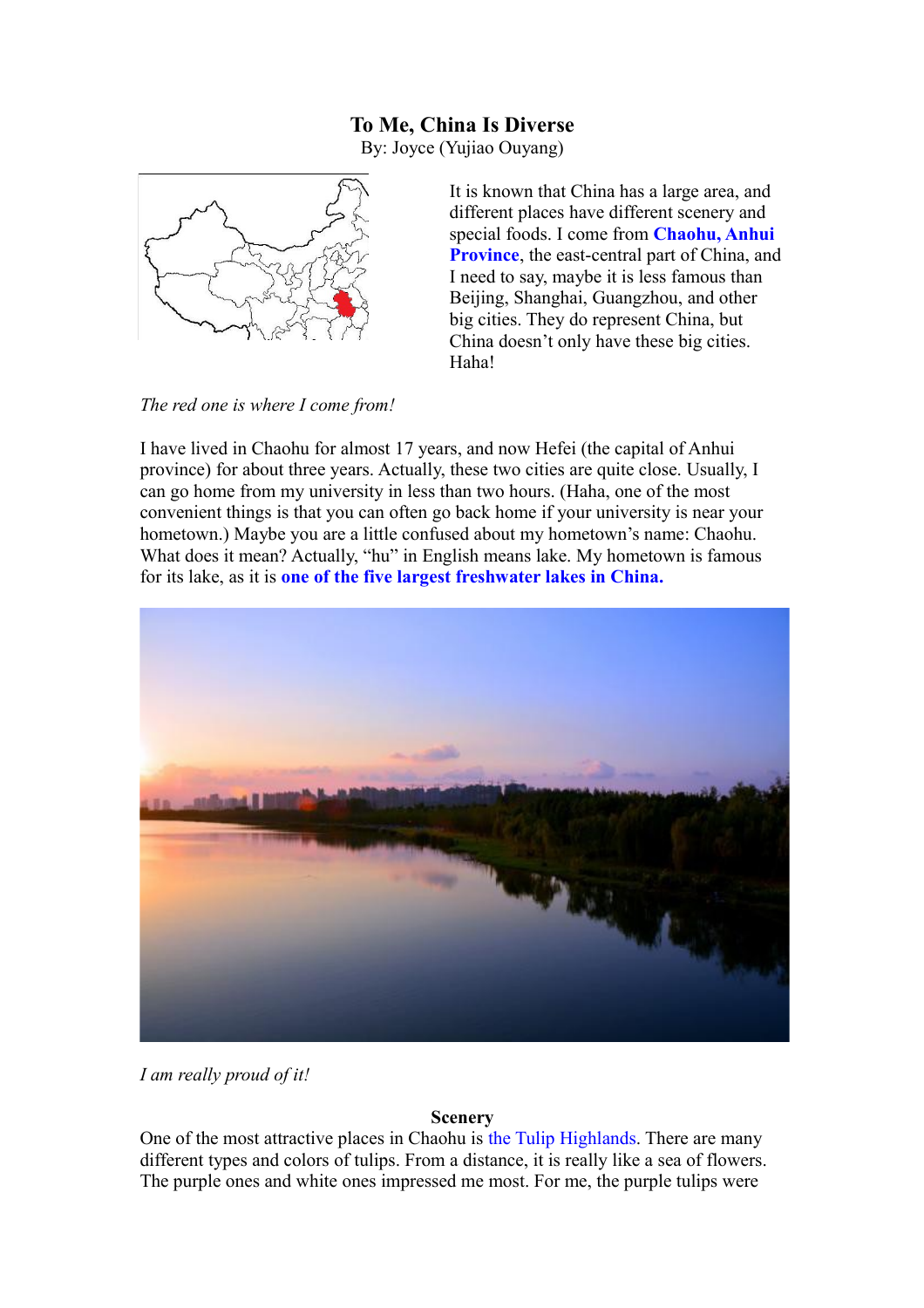like mature, proper noble ladies; however, the white ones were the opposite, more like carefree delightful young girls. I am not sure whether boys would love the flowers too, but maybe girls will find this scene more appealing. Therefore, for girls, if your boyfriends are not willing to go to this place with you, you can go with your female friends together. Haha! I highly recommend you to go in April when the flowers are in full bloom. The flowering time of the tulips is usually short, so don't miss the chance! It is really a good place for taking beautiful photos.



*I really love the purple ones. They look so special!*

Parents usually take their children to fly kites in the Tulip Highlands. Last weekend, my parents and I went there, and we also flew a kite. We haven't done this activity for a long time. It was a little difficult for me to do that, but my mom seemed very skillful. She was even more excited than me when the kite flew into the sky. Maybe she missed her childhood too.

## **Food**

When talking about food, Zhegao breakfast is the one you really need to try. So, here is a question: What is Zhegao? Actually, Zhegao is a town in Chaohu. It technically belongs to Chaohu and Chaohu belongs to Hefei. (Oh! Too many location names, quite annoying, ha?)

Zhegao breakfast is quite well-known and even appeared on *A Bite of China*, a popular TV documentary series. People from other areas usually go to Zhegao to have breakfast, and so it is very crowed in the restaurant. If you want to try it, you need to